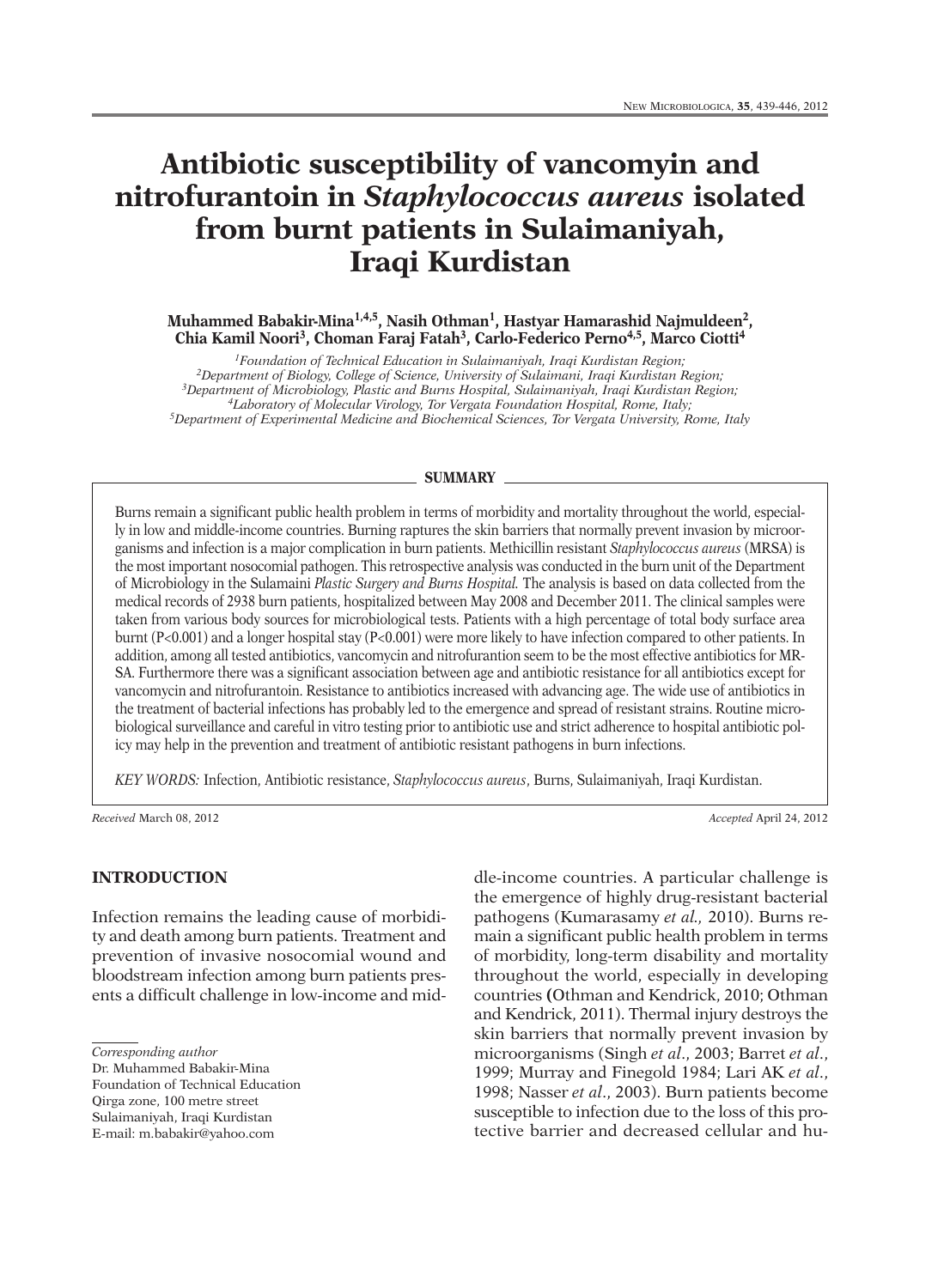moral immunity (Wong *et al*., 2002). Infection remains a major complication in burn patients after the initial period of shock and the chance of infection persists until complete wound healing (Kaushik *et al*., 2001; Pallua *et al*., 1999 and Gang *et al*., 1999). On the other hand, extensive full thickness burn wounds especially have a high incidence of sepsis and other physical, pathological and psychological complications. It is estimated that infection in burn patients is responsible for as high as 70% of the mortality whereas the remaining 30% is attributable to other causes (Singh *et al*., 2003; Nasser *et al*., 2003; Kaushik *et al*., 2001; Gang *et al*., 1999; Tang *et al*., 1999; Bang *et al*., 1999; Oraloncul, *et al*., 2002; Nakae and 2000). Gram-positive bacteria in the depth of sweat glands and hair follicles may survive the heat of initial injury. Following colonization, these surface organisms start to penetrate the burn eschar and the viable surrounding tissues (Nasser *et al*., 2003 and Pallua *et al*., 1999)**.** Methicillinresistant *Staphylococcus aureus* (MRSA) is the most important pathogen among Gram-positive cocci in burn infection (Oraloncul *et al*., 2002) and patients with extensive burn injuries are especially susceptible to infection with this organism, therefore infection with MRSA requires special management. The percentage of these patients with proven microbiological MRSA infection in industrial countries has increased dramatically (Fuchs *et al*., 2002). Burn units within hospitals have become a major reservoir for MR-SA with a special potential for spreading quickly in the hospital environment (Mokaddas *et al.,* 1999). This nosocomial pathogen causes outbreaks of infection that result in serious problems in the management of burn patients because of the presence of many strains becoming multiresistant to several classes of antibiotics (Gang *et al*., 1999; Mokaddas *et al.,* 1999). The aim of the present study was to provide the epidemiology of the Methicillin-resistant *Staphylococcus aureus* infection in burn patients and identify effective antibiotics against MRSA to treat infections in our burn center.

## **MATERIAL AND METHODS**

## **Data management and statistical analysis**

This retrospective analysis was conducted in the

Sulaimani Burns and Plastic Hospital (the burn centre). The epidemiological analysis is based on data collected from the medical records of 2938 burn patients, hospitalized between May 2008 and December 2011. Data collected included age, sex, percent total body surface area burnt (TB-SA), residence, season of injury, mechanism of injury, and outcome. The clinical samples were taken for microbiological tests from various body sources (blood, urine, burn wound) at different time intervals during the patients' stay in hospital. Culture and sensitivity tests were undertaken at the centre's microbiology laboratory. Analysis was undertaken using Stata version 9 (Statacorp 2006). Descriptive analysis was performed; numeric data were summarized as means or medians depending on normality. Associations between categorical variables were tested by chi-squared test and p values equal to or smaller than 0.05 were reported a significant.

### **Microbiological assessment**

#### *A) Bacterial isolation and identification*

For isolation, all the samples were inoculated on a selective and differential medium (mannitol salt agar), enriched medium (blood agar) and incubated at 37°C for 24 hours, colonies of mannitol fermenter and beta hemolysis of staphylococci were submitted to identification tests according to Bergey's manual of determinative bacteriology (Holt *et al.,* 1994; Atlas *et al.,* 1995; Mahon *et al.,* 2000), and finally analytical profile index (API staph system) and latex agglutination test (Staphurex) were used as a confirmation step of identification (BioMerieux SA, Lyon, France).

*B-Antibiotic sensitivity test (Kirby-Bauer method)* All isolated *S. aureus* were tested against eight commonly used antibiotic discs (vancomycin, oxacillin, nitrofurantion, clindamycin, rifampicin, gentamycin, cotrimoxazol, and erythromycin) (Table 2). Inoculums from the tested bacterium were prepared depending on Kirby-Bauer antibiotic testing. The bacterial suspensions were prepared from fresh single colonies and adjusted by comparison with 2 McFarland turbidity standard (6x108 cells/ ml) tubes. Sterile cotton swab was dipped into the inoculum and then swabbed evenly across the surface of a Mueller-Hinton agar plate, after that within 15 minutes of inoculation, the antimicrobial-containing discs are applied to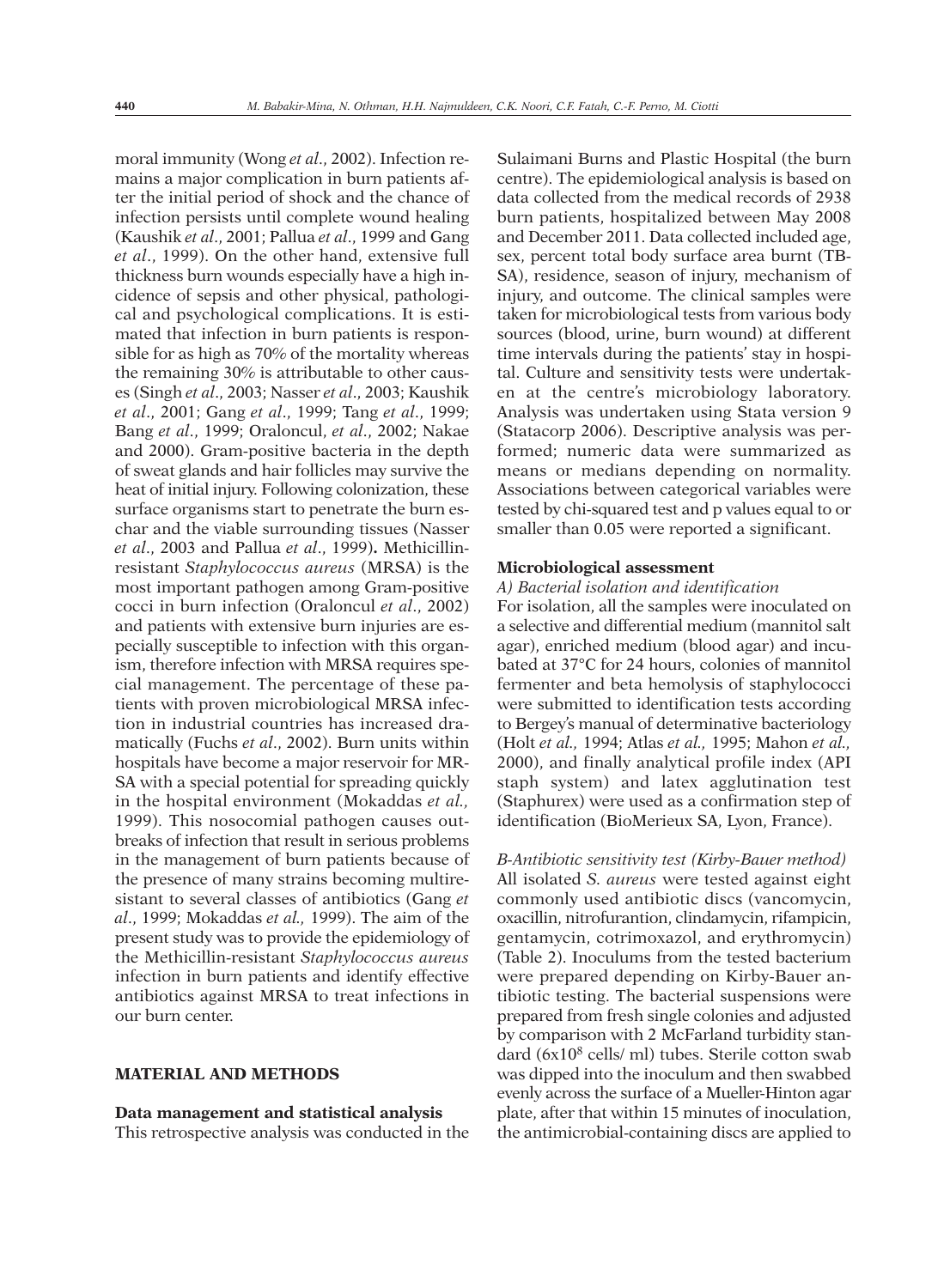the agar with a forceps pressed firmly to ensure contact with the agar and then plate inverted and incubated at 37°C for 18 hours (Verhaegen *et al.,* 2003)**.** Inhibition zones were expressed in (mm) as the diameters of clear zones around the discs (CLSI, 2007). The most common antibiotic disc according of the (Fluka company) are vancomycin (VAN), oxacillin (OXA), nitrofurantion (F), clindamycin (CLI), rifampicin (RA), gentamycin (CN), co-trimoxazol, and erythromycin (ERY) and their international standard concentrations in (µg /disc) were 30 , 1, 300, 2, 5, 10, 25, and 15, respectively.

## **RESULTS**

## **1. Main characteristics of participants**

Of 2938 patients who were admitted in the burns centre during the study period, a total of 654 patients (males 42%, females 58%) yielded at least one positive culture for *Staphylococcus aureus* accounting for 22% of all patients. Among S. *aureus* positive cases 88% were MRSA. The age of these patients was not normally distributed ranging from under one to 86 years (median 18, IQR 4, 26) with 39% of patients being children below 15 and 38% being aged 15-29 years. The majority of burns was caused by flame (68%) followed by scalds (26%). The total body surface area ranged from 1 to 83% with a mean of 26.8% (SD 15.3). The mean hospital stay was not normally distributed and ranged from 0-86 days with a median of 17 days (IQR 9, 28). See Table 4 for other characteristics of the samples.

# **2. Factors associated with** *S. aureus* **infection**

Detailed data for patient characteristics of those with and without *S. aureus* infection were available for 609 patients admitted during 2008 which enabled a comparison of the two groups. There was no significant difference in gender in terms of *S. aureus* infection (28% of males and 29% of females had infection). Age, mechanism of burn and season were also not associated with infection (Table 1). Patients coming from Sulaymaniyah city were significantly less likely to be infected compared to patients coming from outside the city and from other provinces (20%, 29% and 37% respectively, P=0.002). Patients with

total body surface area (%TBSA) burnt of 25-50% were more likely to have infection compared to patients with %TBSA  $\langle 25\% \rangle$  (68% vs. 25%, P<0.001). Infection was also associated with a longer hospital stay. While 84% of patients staying over 3 weeks had infection, only 6% of those staying up to 7 days had infection (P<0.001).

TABLE 1 - *Main characteristics of participants.*

| <i>Characteristics</i>             | Number     | Percent |
|------------------------------------|------------|---------|
| Total                              | 654        | 100     |
| Year                               |            |         |
| 2008                               | 173        | 26.5    |
| 2009                               | 209        | 32.0    |
| 2010                               | 136        | 20.8    |
| 2011                               | 136        | 20.8    |
| Sex                                |            |         |
| Male                               | 273        | 41.7    |
| Female                             | 381        | 58.3    |
| Age                                |            |         |
| $0-5$ years                        | 166        | 25.5    |
| 6-14 years                         | 86         | 13.2    |
| 15-29 years                        | 249        | 38.3    |
| 30-59 years                        | 126        | 19.4    |
| 60 and over                        | 24         | 3.7     |
| Residence                          |            |         |
| Sulaymaniyah city                  | 183        | 28.0    |
| Outside Sulaymaniyah city          | 260        | 39.8    |
| Other provinces                    | 210        | 32.2    |
| Season of injury                   |            |         |
| Winter                             | 140        | 21.4    |
| Spring                             | 175        | 26.8    |
| Summer                             | 167        | 25.5    |
| Autumn                             | 172        | 26.3    |
| Mechanism of injury                |            |         |
| Flame                              | 441        | 67.7    |
| Scald                              | 167        | 25.7    |
| Other                              | 51         | 6.6     |
| Mortality rate                     | 98         | 15.0    |
| Median age in years (IQR)          | 18 (4, 26) |         |
| Median TBSA% burnt (IQR)           | 25 (16,37) |         |
| Median hospital stay in days (IQR) | 17(9, 28)  |         |

The main characteristics of all burn patients. The table gives both the number and percentage of the patients (years, sex, age, residence, season of injury, mechanism of injury and mortality rate) and the median of age, total body surface area, and hospital stay.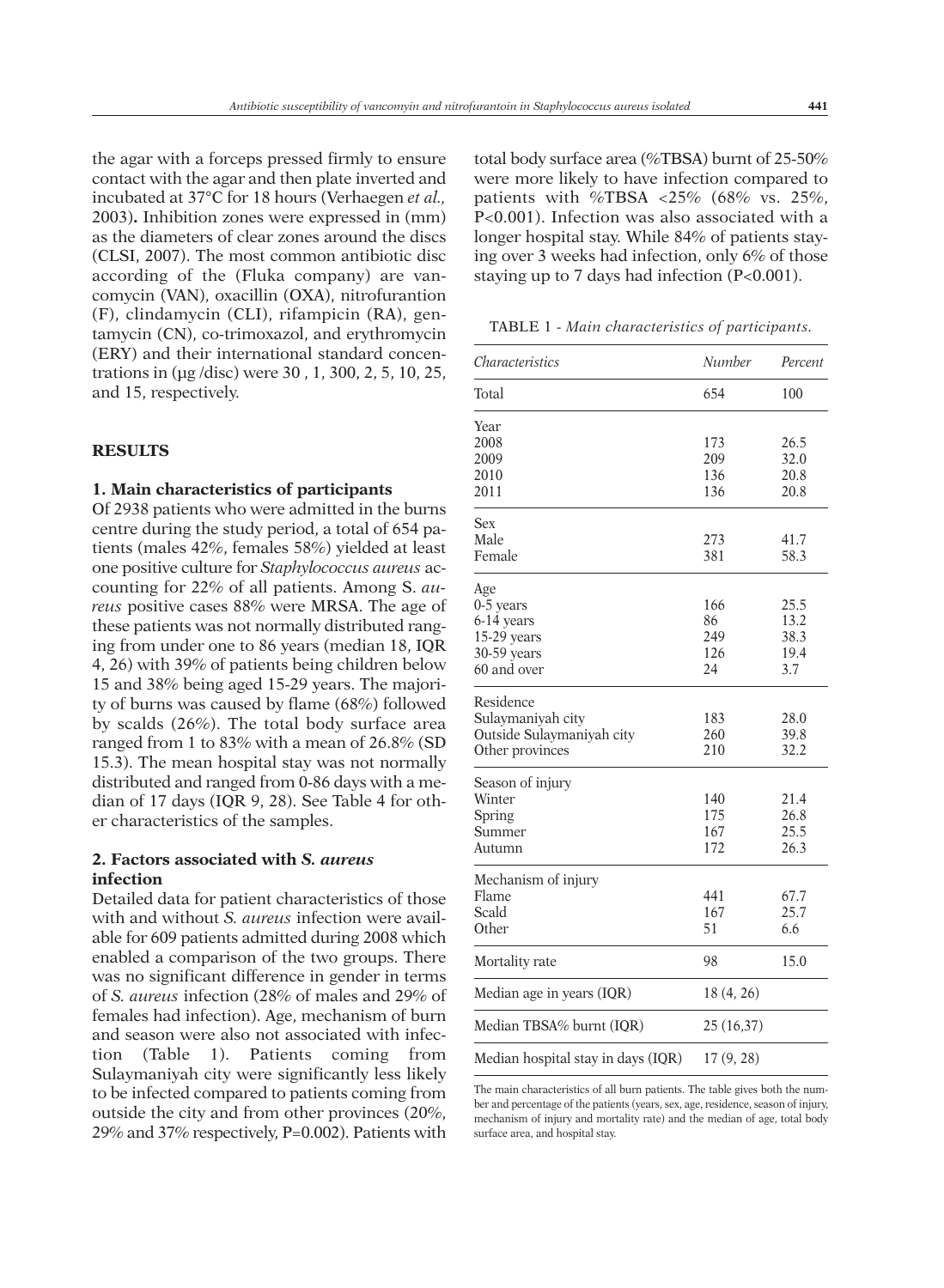| Antibiotic     | Resistant<br>Number $(\% )$ | <i>Sensitive</i><br>Number $(\% )$ |  |  |
|----------------|-----------------------------|------------------------------------|--|--|
| Vancomyin      | 5(0.5)                      | 1057 (99.5)                        |  |  |
| Oxacillin      | 944 (88.9)                  | 118(11.1)                          |  |  |
| Nitrofurantoin | 27(2.5)                     | 1035 (97.5)                        |  |  |
| Clindamycin    | 605(57.0)                   | 457 (42.5)                         |  |  |
| Rifampicin     | 608 (57.0)                  | 454 (43.0)                         |  |  |
| Gentamicin     | 866 (81.5)                  | 197 (18.5)                         |  |  |
| Cotrimoxazole  | 881 (82.9)                  | 182(17.1)                          |  |  |
| Erythromycin   | 929 (87.4)                  | 134(12.6)                          |  |  |

TABLE 2 - *Antibiotic resistance and sensitivity in 1063 positive S. aureus cultures.*

Antibiotic resistance and sensitivity in 1063 positive *S. aureus* cultures**.** All isolated *S. aureus* were tested against 8 commonly used antibiotic discs (vancomycin, oxacillin, nitrofurantion, clindamycin, rifampicin, gentamycin, cotrimoxazol and erythromycin). Percentage for both resistance and sensitive MRSA is also reported in the table.

### **3. Sites of the positive specimens**

The study included 1063 instances of positive cultures for *S. aureus* from 654 patients. Number of positive samples per patient ranged from 1 to 9 samples. There were 426 patients (65%) with one sample, 122 patients (19%) with two sample, 65 patients (10%) with 3 samples and fewer patients with more positive samples. The majority of the samples were taken from the lower limbs and feet (36%) followed by the upper limbs and hands (24%) and the trunk (24%). See Table 5 for more details.

## **4. Antibiotic resistance**

Antibiotic sensitivity was undertaken for vancomycin, oxacillin, nitrofurantoin, clindamycin, rifampicin, gentamicin, cotrimoxazole and erythromycin. Table 2 shows more details on the antibiotic resistance and sensitivity to these antibiotics in 1063 positive *S. aureus* cultures. Overall, vancomycin seems to be the most effective antibiotic with only 0.5% of cultures showing resistance while oxacillin is the least effective with 89% resistance. Nitrofurantoin is the second most effective with 2.5% resistance while resistance to gentamicin is also high at 82%.

## **5. Antibiotic resistance according to site of infection**

Table 6 shows antibiotic resistance in relation to various infection sites.

Cultures from the earlobe have the highest resistance to vancomycin with 4% of cultures being resistant to this antibiotic. Earlobe infection seems to be more resistant to most other antibiotics compared to other sites too. Infections of the hand are less resistant to most antibiotics compared to other sites.

# **6. Antibiotic resistance according to sex and age of patients**

Resistance to antibiotics was also compared ac-

TABLE 3 - *Percentage of S aureus samples resistant to antibiotics according to sex and age of patients.*

|               | Percentage S. aureus samples resistant to antibiotics |           |                |             |            |            |               |                                         |  |
|---------------|-------------------------------------------------------|-----------|----------------|-------------|------------|------------|---------------|-----------------------------------------|--|
|               | Vancomycin                                            | Oxacillin | Nitrofurantoin | Clindamycin | Rifampicin | Gentamicin | Cotrimoxazole | Erythromycin                            |  |
| <b>Sex</b>    |                                                       |           |                |             |            |            |               |                                         |  |
| Male          | $0.0*$                                                | $87.1*$   | $1.9*$         | $54.8*$     | $56.0*$    | $79.3*$    | $80.1*$       | $83.3*$                                 |  |
| Female        | 0.6                                                   | 90.1      | 3.0            | 58.4        | 58.1       | 82.9       | 84.8          | 90.1                                    |  |
| Age           |                                                       |           |                |             |            |            |               |                                         |  |
| $0-5$ years   | $0.0*$                                                | $80.7*$   | $0.8*$         | $52.2*$     | $47.1*$    | $70.2*$    | $74.0*$       | 78.6 <sup><math>\text{\AA}</math></sup> |  |
| 6-14 years    | 0.0                                                   | 86.0      | 2.9            | 51.9        | 52.2       | 79.4       | 79.4          | 84.6                                    |  |
| $15-29$ years | 0.7                                                   | 92.5      | 2.3            | 59.3        | 60.8       | 84.8       | 86.7          | 91.6                                    |  |
| $30-59$ years | 0.5                                                   | 91.4      | 4.8            | 60.3        | 64.1       | 87.1       | 85.2          | 89.0                                    |  |
| 60 and over   | 0.0                                                   | 97.1      | 2.9            | 60.0        | 60.0       | 91.4       | 97.1          | 97.1                                    |  |

\*P value bigger than 0.05, difference between groups is not significant. WP value smaller than 0.05, difference between groups is significant. Percentage of *S. aureus* samples resistant to antibiotics according to sex and age of patients.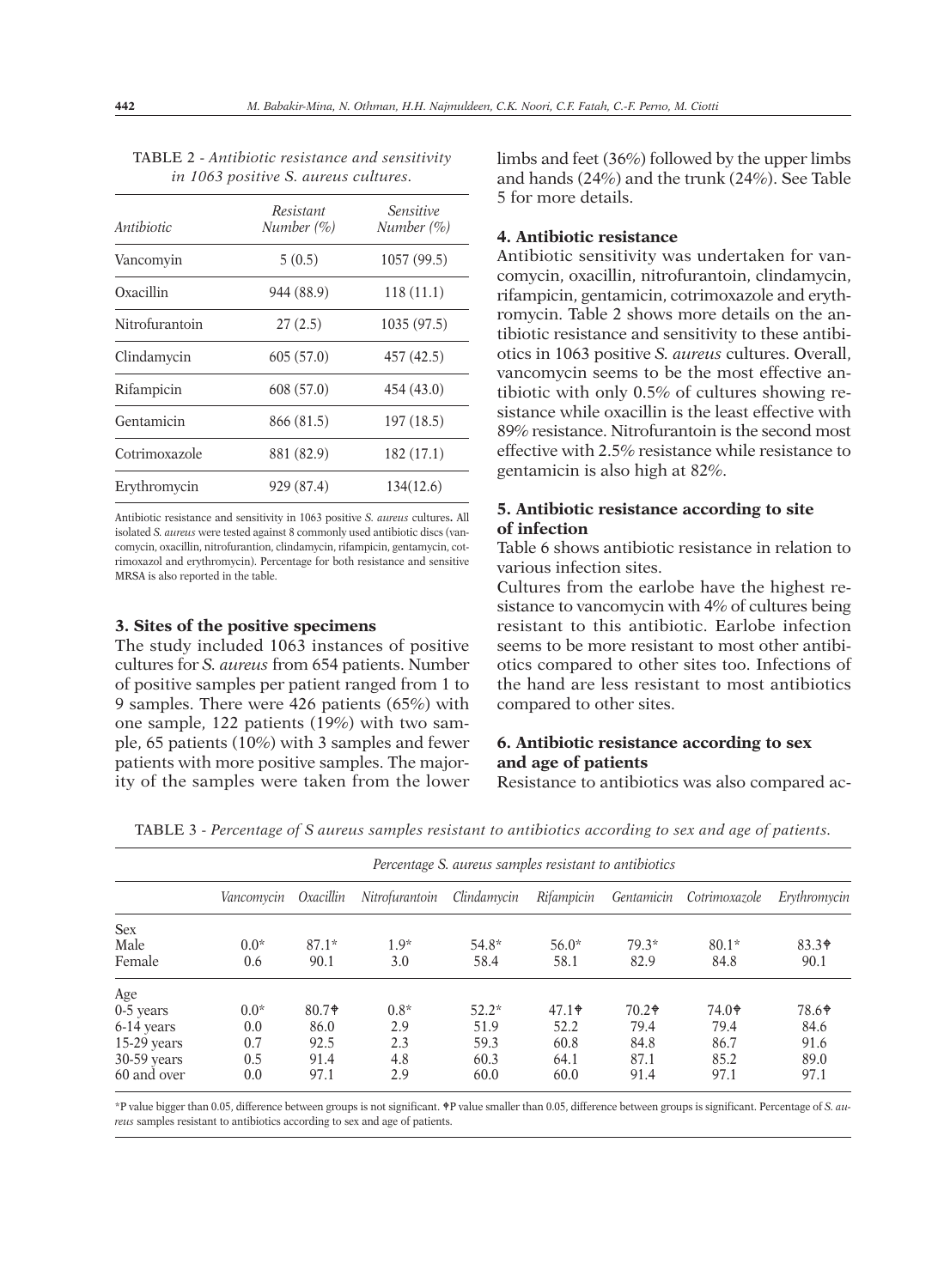cording to gender and age of patients. There was no significant difference between males and females in terms of antibiotic resistance for all antibiotics except erythromycin (Table 3). While resistance to erythromycin was 83% in males, it was 90% in females ( $\chi^2$ =10.6, 1 df, P=0.001). In terms of age, there was a significant association between age and antibiotic resistance for all antibiotics except for vancomycin and nitrofurantoin. Resistance to antibiotics increased with advancing age. For example resistance to oxacillin was 81% in children aged 0-5 while this was 97% in patients aged 60 and over. Likewise, resistance to gentamicin was 70% in children and 91% in the older persons. See Table 3 for more information.

## **DISCUSSION AND CONCLUSION**

Open and large areas of burn injuries create favorable conditions for the penetration of noso-

| Characteristic            | Infection Number (%) | No infection Number (%) | $P$ value                      |
|---------------------------|----------------------|-------------------------|--------------------------------|
| <b>Sex</b>                |                      |                         |                                |
| Male                      | 71(27.7)             | 185 (72.3)              | $\chi^2$ =0.05, 1 df, P=0.81   |
| Female                    | 101(28.6)            | 252 (71.4)              |                                |
| Age                       |                      |                         |                                |
| $0-5$ years               | 42(28)               | 108(72)                 |                                |
| 6-14 years                | 11(16.4)             | 56 (83.6)               |                                |
| 15-29 years               | 73 (29.8)            | 172 (70.2)              | $\chi^2$ =0.27, 4 df, P=0.18   |
| 30-59 years               | 41(32.5)             | 85 (67.5)               |                                |
| 60 and over               | 5(23.8)              | 16(76.2)                |                                |
| Residence                 |                      |                         |                                |
| Sulaymaniyah city         | 41(20.2)             | 162 (79.8)              |                                |
| Outside Sulaymaniyah city | 75(29.3)             | 181 (70.7)              | $\chi^2$ =12.7, 2 df, P=0.002  |
| Other provinces           | 56 (37.3)            | 94 (62.7)               |                                |
| Mechanism of injury       |                      |                         |                                |
| Flame                     | 119(30.0)            | 278 (70.0)              |                                |
| Scald                     | 12(30.8)             | 27(69.2)                | $\chi^2$ =2.5, 2 df, P=0.3     |
| Other                     | 41(23.7)             | 132 (76.3)              |                                |
| Season of injury*         |                      |                         |                                |
| Spring                    | 38 (24.8)            | 115(75.2)               | $\chi^2$ =1.4, 2 df, P=0.5     |
| Summer                    | 64(30.6)             | 145 (69.4)              |                                |
| Autumn                    | 70(28.3)             | 177(71.7)               |                                |
| Hospital stay             |                      |                         |                                |
| $0-7$ days                | 19(6.1)              | 294 (93.9)              |                                |
| 8-14 days                 | 52 (32.9)            | 106(67.1)               |                                |
| $15-21$ days              | 35(59.3)             | 24(40.7)                | $\chi^2$ =225.0, 3 df, P<0.001 |
| 22 days and over          | 66 (83.5)            | 13(16.5)                |                                |
| %TBSA burnt               |                      |                         |                                |
| $0 - 25%$                 | 92(25.2)             | 273 (74.8)              |                                |
| 25.1-50%                  | 70 (68.0)            | 33(32.0)                | $\chi^2$ =116.0, 3 df, P<0.001 |
| 50.1-75%                  | 9(14.5)              | 53 (85.5)               |                                |
| 75.1-100%                 | 1(1.3)               | 78 (98.7)               |                                |
|                           |                      |                         |                                |

TABLE 4 - *Association between S. aureus infection and different patient characteristics.*

\*This group of patients did not include any from winter. The association between *S. aureus* infection and different patient characteristics like (sex, age, residence, mechanism of injury, season of injury, hospital stay, and total body surface area). This association was ascertained for both infected and non-infected persons by methicillin-resistant *Staphylococcus aureus.* Associations between categorical variables were tested by chi-squared test and p values equal to or smaller than 0.05 were reported a significant.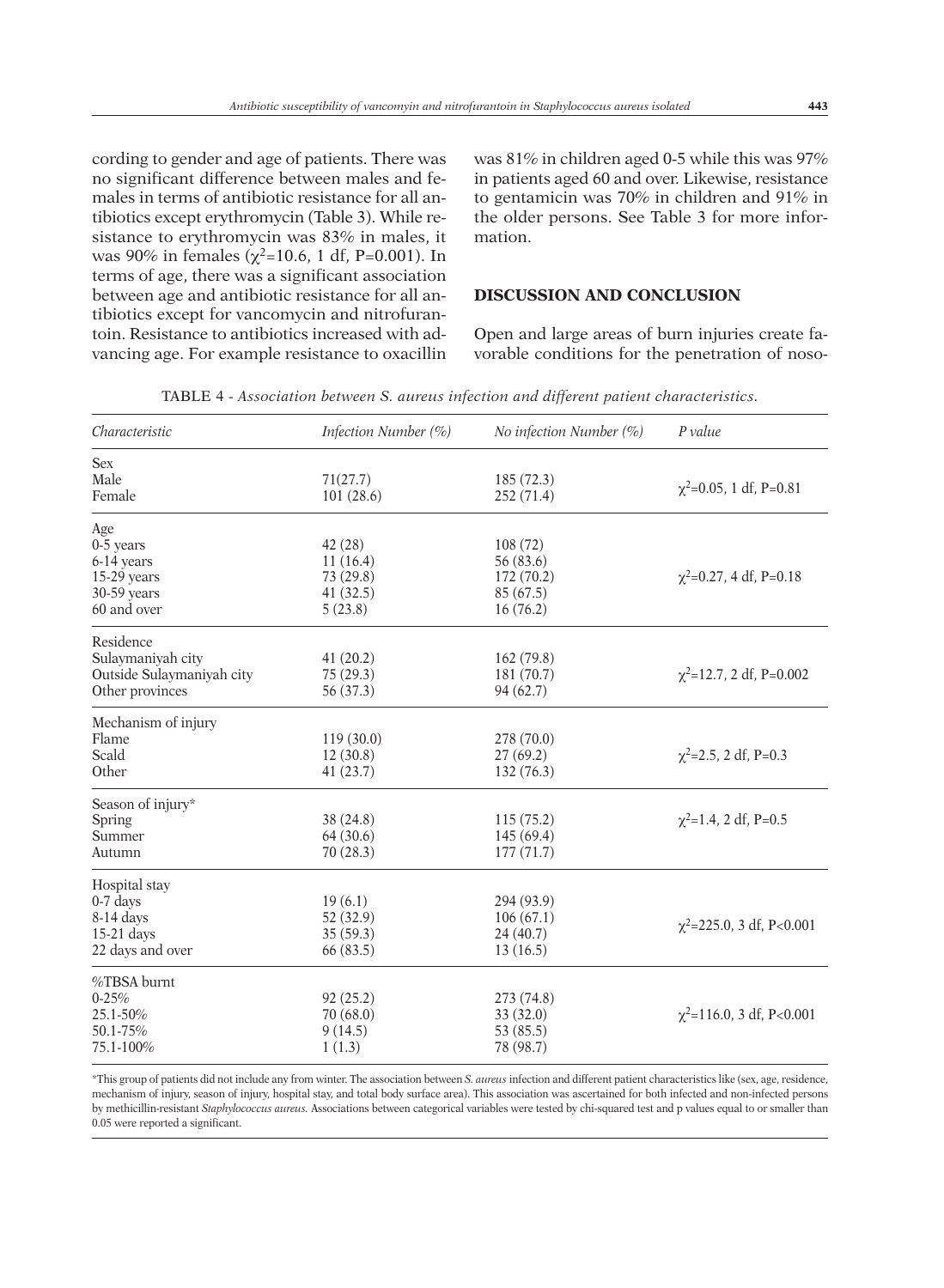| Sample site                     | Number | $(\%)$ |
|---------------------------------|--------|--------|
| Total                           | 1063   | 100    |
| Lower limb excluding foot       | 355    | 33.4   |
| Trunk                           | 252    | 23.7   |
| Upper limb excluding hand       | 152    | 14.3   |
| Hand                            | 105    | 9.9    |
| <b>Blood</b>                    | 78     | 7.3    |
| Head and neck excluding earlobe | 60     | 5.7    |
| Foot                            | 30     | 2.8    |
| Earlobe                         | 26     | 2.5    |
| Urine                           | 4      | 0.4    |

TABLE 5 - *Site of the positive specimens.*

Sites of positive specimens. The table shows the total number and percentage of the main infected sites by *S. aureas* (lower limb excluding foot, trunk, upper limb excluding hand, hand, blood, head and neck excluding earlobe, foot, earlobe, and urine) for 1063 burn patients.

*Site of infectionPercentage S. aureus samples resistant to antibiotics*

comial pathogens. For this reason, special attention to hospital infection should be paid in burns centers. According to the data provided in literature, the most common infection in burn patients is that with *S. aureus* especially MRSA (Buzaid *et al.*, 2011). In the Plastic Surgery and Burns Hospital of our hospital MRSA was found in 88% of samples tested and the mortality rate was 15% (Table 4). Total burn surface area has been found to be most important risk factor for nosocomial infection (Oraloncul *et al*., 2002) which supports the result of the present study that showed the patients with %TBSA burnt of 25-50% were more likely to have infection compared to patients with %TBSA <25% (68% vs. 25%, P<0.001). Infection was also associated with a longer hospital stay (Hershow *et al.*, 2010). The outcome of the present study showed that the 84% of patients staying over 3 weeks had infection, only 6% of those staying up to 7 days had infection (P<0.001) (Table 1). In case of a severe burn, the probability of MRSA infection increases, since the patients spend more time in the hospital, and undergo

TABLE 6 - *Percentage S. aureus samples resistant to antibiotics according to site of infection.*

|                                    | Sue of infectioni ercentage S. aureus samples resistant to antibiotics |       |                                                                                                  |      |      |       |      |      |
|------------------------------------|------------------------------------------------------------------------|-------|--------------------------------------------------------------------------------------------------|------|------|-------|------|------|
|                                    |                                                                        |       | Vancomycin Oxacillin Nitrofurantoin Clindamycin Rifampicin Gentamicin Cotrimoxazole Erythromycin |      |      |       |      |      |
| Lower limb<br>excluding foot       | 0.3                                                                    | 88.2  | 3.1                                                                                              | 56.1 | 57.2 | 81.4  | 81.7 | 85.9 |
| Trunk                              | 0.0                                                                    | 88.1  | 1.6                                                                                              | 56.4 | 56.0 | 78.2  | 83.3 | 88.1 |
| Upper limb<br>excluding hand       | 0.7                                                                    | 92.8  | 2.6                                                                                              | 68.4 | 66.5 | 84.2  | 87.5 | 89.5 |
| Hand                               | 1.0                                                                    | 78.1  | 2.9                                                                                              | 41.4 | 43.8 | 75.2  | 72.4 | 79.1 |
| <b>Blood</b>                       | 0.0                                                                    | 96.2  | 3.9                                                                                              | 65.4 | 61.5 | 88.5  | 89.7 | 92.3 |
| Head and neck<br>excluding earlobe | 0.0                                                                    | 95.0  | 1.7                                                                                              | 56.7 | 65.0 | 88.3  | 85.0 | 96.7 |
| Foot                               | 0.0                                                                    | 82.8  | 0.0                                                                                              | 50.0 | 51.7 | 70.0  | 76.7 | 80.0 |
| Earlobe                            | 3.9                                                                    | 96.2  | 3.9                                                                                              | 53.9 | 46.2 | 100.0 | 92.3 | 96.2 |
| Urine                              | 0.0                                                                    | 100.0 | 0.0                                                                                              | 50.0 | 50.0 | 75.0  | 75.0 | 75.0 |

Antibiotic resistances in relation to various infection sites (lower limb excluding foot, trunk, upper limb excluding hand, hand, blood, head and neck excluding earlobe, foot, earlobe, and urine) and the percentage of *S. aureus* samples resistant to all antibiotics.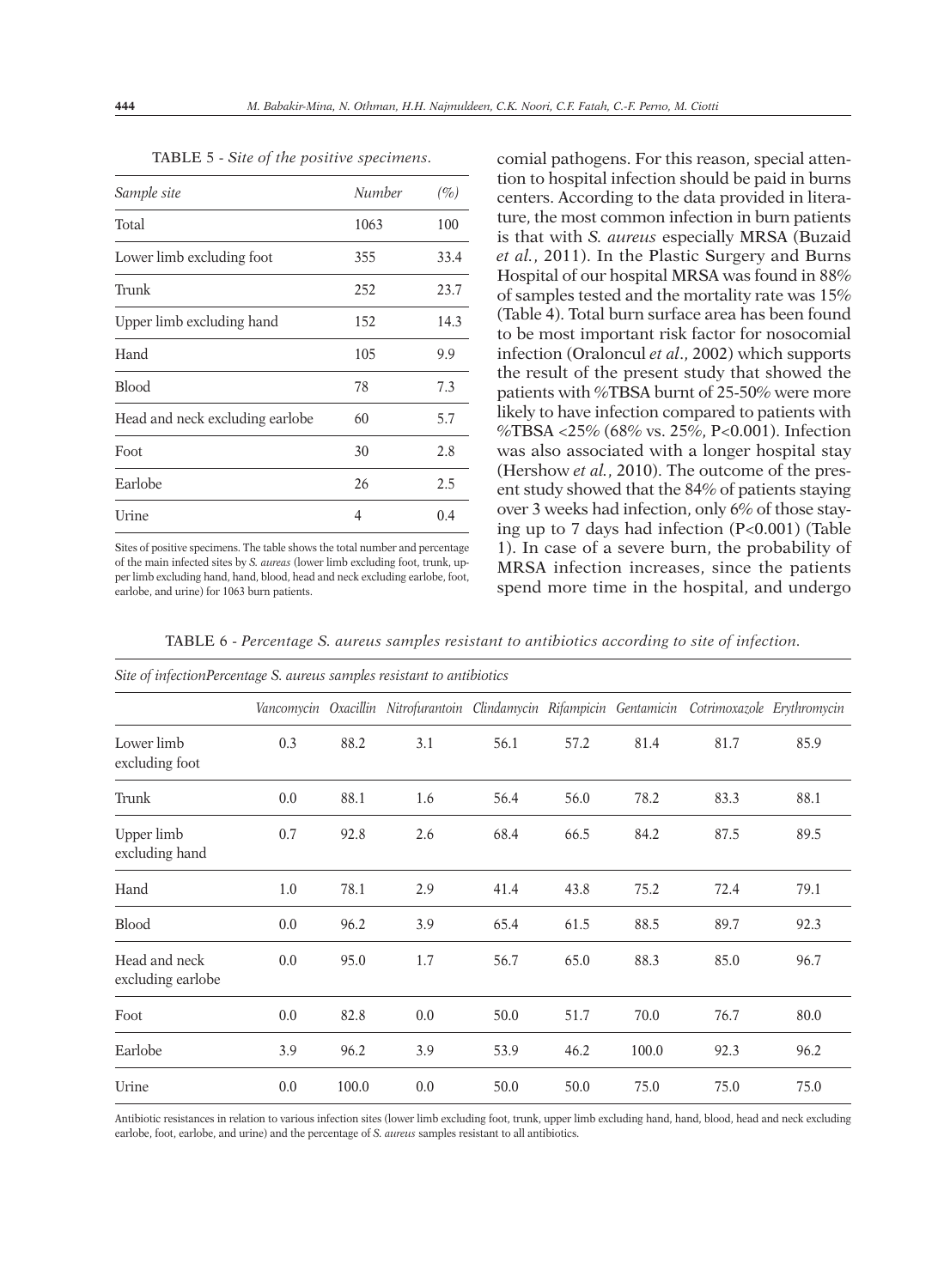more frequent dressings. Therefore, surgery should be performed as early as possible and patients with diagnosed MRSA infection should be isolated and dressed using disposable materials. In this study antibiotic sensitivity was undertaken for vancomycin, oxacillin, nitrofurantoin, clindamycin, rifampicin, gentamicin, cotrimoxazole and erythromycin (Table 2). Overall, vancomycin seems to be the most effective antibiotic with only 0.5% of cultures showing resistance and nitrofurantoin is the second most effective with 2.5% resistance as compared with the other used antibiotics (Table 2). This is probably because of only occasional use of these two antibiotics versus prolonged and widespread use of other antibiotics without culture and sensitivity tests which has led to emergence of more resistant strains. In terms of age, there was a significant association between age and antibiotic resistance for all antibiotics except for vancomycin and nitrofurantoin. Resistance to antibiotics increased with advancing age (Table 3). For example resistance to oxacillin was 81% in children aged 0-5 while this was 97% in patients aged 60 and over. Likewise, resistance to gentamicin was 70% in children and 91% in older persons (Table 3). Furthermore, Edwards *et al*. concluded that infection is more common at extreme ages (Edwards *et al.,* 2003). So the reason for this finding could also be the excessive and irrational use of antibiotics in our study population because the frequent usage of antibiotics stimulates the development of antibiotic resistant microbes, increases treatment costs, and causes side-effects. All these could probably be avoided if antibacterial preparations are administered rationally meaning that antibiotics must be used only when necessary, with a careful choice of the suitable medicine, dose and optimal duration of treatment. Late arrival in hospital, home use of traditional remedies for burn wounds and the contaminated hospital environment could all favor colonization and infection of the burn wounds. Prophylactic use of antibiotics in burn patients is hardly justified. Antibiotics are better used when the causative agent is known, and antibiotic sensitivity test is undertaken, starting with lower generation antibiotics, and in the presence of the symptoms of wound infection. The high incidence of MRSA in our burns centre (88%) supports the opinion that transmission from patient to patient in the hospital is the most likely source of the MRSA infection (Boyce *et al.,* 1981). Infection by MRSA leads to significant burn wound morbidity, with ongoing sepsis, graft loss, and the ever-present threat of invasive burn wound infection with an associated mortality of 20 to 40% (Collopy *et al.,* 1984; Crossley *et al.,* 1979). Commonly used anti-staphylococcal antiseptics and topical agents have bactericidal activity against MRSA, a significant number of these organisms are not eliminated (Hayley *et al.,* 1985). Based on our findings, only vancomycin and nitrofurantoin seem to be of value in the treatment of MRSA amongst the 8 antibiotics tested. However, because of its high concentrations in the urine, nitrofurantoin could be a good choice in urinary tract infections caused by this organism. In this study vancomycin was highly effective against MRSA in vitro and therefore could be a good choice for MRSA infections in burn patients. Use of less effective antibiotics including rifampicin, clindamicin and gentamicin (Table 2) in patients suspected of or having MR-SA infections has to be justified. The risk of infection with this multidrug resistant microorganism could be reduced by forceful implementation of strict infection control measures. This may not only reduce the diagnostic and therapeutic cost but it can also help in delaying the process of development of drug resistance in clinical isolates.

## *ACKNOWLEDGEMENTS*

*We gratefully thank the management of the Burns Centre Dr. Jalal A Hassan and his saff Nigar Muhamed Marf, Xarman Ahmed Hassan, Jabar Abdulwahid Mohamad, Azad Ali Bawa, Bahadin Abdulla Muhamed, and Ashna Jamal Hamasaeed for their excellent technical assistance in data collection.*

## **REFERENCES**

- ATLAS R.M., ALFRED E.B., LAWRENCE C.P. (1995). Laboratory Manual of Experimental Microbiology. Mosby-year, Inc.
- BANG R.L., GANG R.K., SANYAL S.C., MOKADDAS E.M., LARI A.R.A. (1999). β-haemolytic Streptococcus infection in burns. *Burns*. **25**, 242-246.
- BARRET J.P., GOMEX P., SOLANO I., GONZALEZ- DERREGO M., CRISOL F.J. (1999). Epidemiology and mortali-